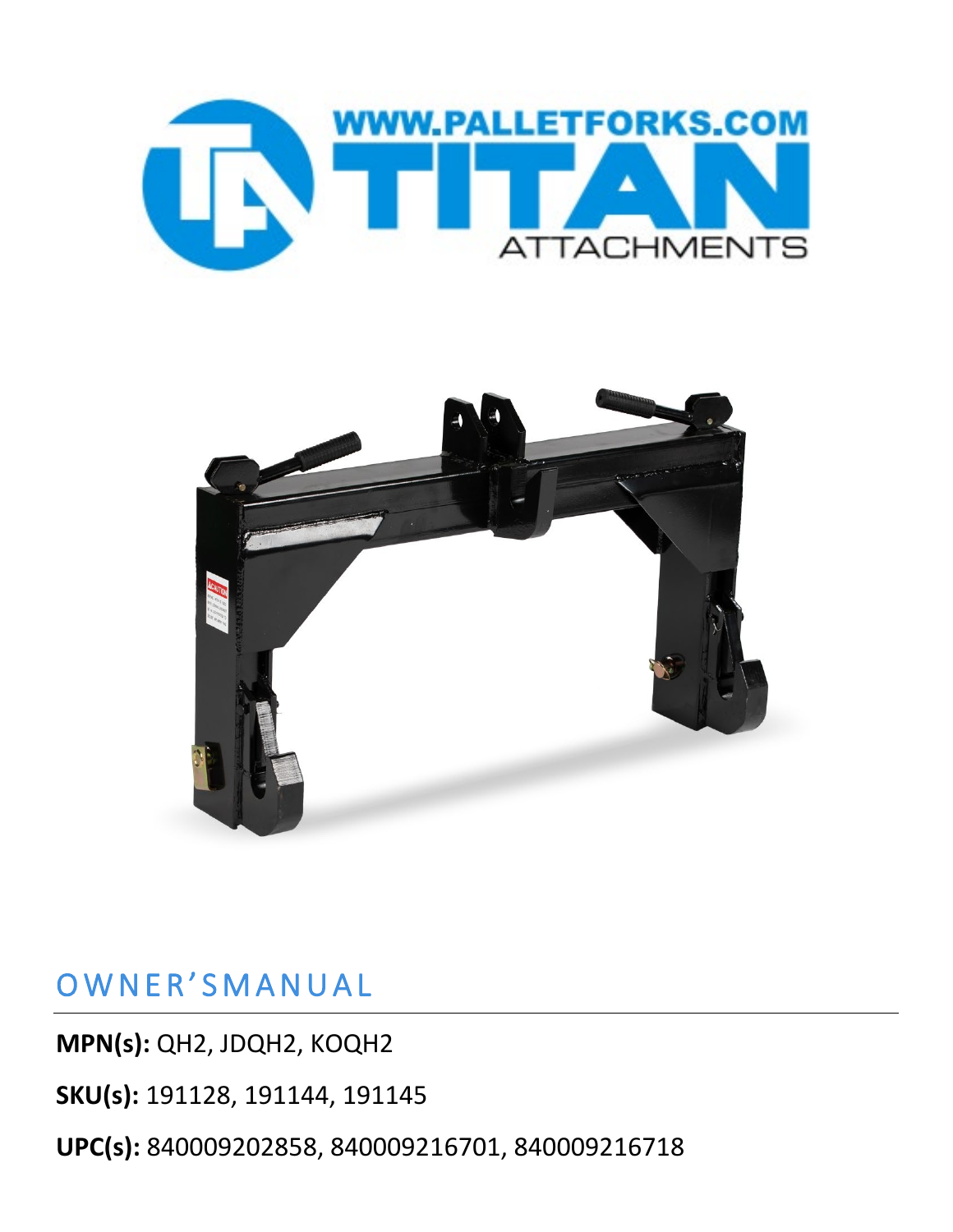# PARTS DIAGRAM / EXPLODED VIEW



*AVAILABLE IN BLACK, GREEN, OR ORANGE*

| <b>KEY</b> | <b>DESCRIPTION</b>                | <b>QTY</b>     | <b>KEY</b> | <b>DESCRIPTION</b>       | <b>QTY</b> |
|------------|-----------------------------------|----------------|------------|--------------------------|------------|
| (1)        | <b>MAIN FRAME</b>                 | 1              | (6)        | $(\Phi 6)$<br><b>PIN</b> |            |
| (2)        | <b>BLOCK</b>                      | $\overline{2}$ | (7)        | <b>COTTER PIN</b>        |            |
| (3)        | <b>HANDLE</b>                     | 2              | (8)        | (D22)<br><b>PIN</b>      |            |
| (4)        | <b>RUBBER SLEEVE</b>              | $\overline{2}$ | (9)        | <b>CIRCLE PIN</b>        | 2          |
| (5)        | $\left( 012\right)$<br><b>PIN</b> | $\overline{2}$ | (10)       | <b>SPRING</b>            |            |

## ASSEMBLY INSTRUCTIONS

− No Assembly Instructions Required.